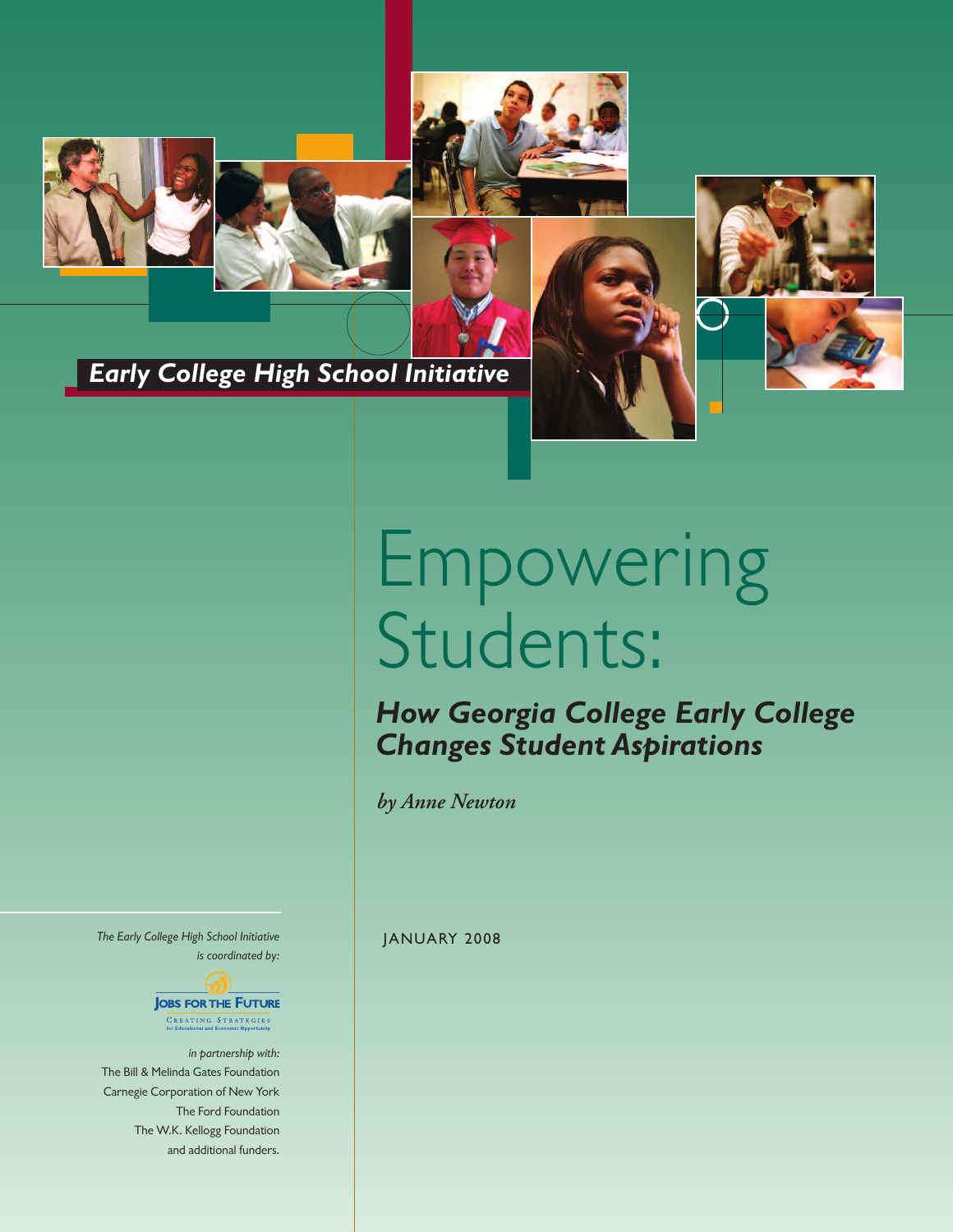#### **The Early College High School Initiative**

Early college high school is a bold approach, based on the principle that academic rigor, combined with the opportunity to save time and money, is a powerful motivator for students to work hard and meet serious intellectual challenges. Early college high schools blend high school and college in a rigorous yet supportive program, compressing the time it takes to complete a high school diploma and the first two years of college.

The schools are designed so that low-income youth, first-generation college goers, English language learners, students of color, and other young people underrepresented in higher education can simultaneously earn a high school diploma and one to two years of transferable college credit—tuition free.

#### **About the Author**

Anne Newton, a program director at Jobs for the Future, coordinates a national network of partner organizations engaged in developing early college schools and other blended models that serve students underrepresented in higher education. She also manages the Early College High School Initiative Literacy Project and staffs some of the network's work groups.

Her career in education has spanned 40 years. She has been a classroom teacher and reading specialist at the elementary and secondary levels, a staff developer, a technical assistance provider to districts and state departments of education with a focus on linking research, policy, and practice, and director of a regional effort focused on the certification and professional development of educators in the Northeast.

Ms. Newton holds a Master of Regional Planning degree from the University of North Carolina at Chapel Hill, a Master's in Education from Boston University, and a B.A. from Ohio Wesleyan University.



Jobs for the Future seeks to accelerate the educational and economic advancement of youth and adults struggling in today's economy. JFF partners with leaders in education, business, government, and communities around the nation to: strengthen opportunities for youth to succeed in postsecondary learning and high-skill careers; increase opportunities for low-income individuals to move into family-supporting careers; and meet the group economic demand for knowledgeable and skilled workers.

#### **Acknowledgements**

This case study would not exist if not for the passion, dedication, and efforts of a special group of people who have made Georgia College Early College a reality—Dawn Cooper, director of Early College, Board of Regents of the University System of Georgia; Dorothy Leland, president of Georgia College & State University; Linda Irwin-DeVitis, dean of the school of education at GCSU; Gene Trammell, superintendent of the Baldwin County Schools; Jim Willis, superintendent of the Putnam County Schools; Michael Walker, director of the Oconee Regional Educational Service Agency; Camille Daniel-Tyson, principal of GCEC; Ed Averett, Liana Nix, John Graybill, Chuck Puckett, Lisa Thompson, and Jennifer Woods, GCEC teachers; Cynthia Alby and Brian Mumma, GCSU faculty; the many GCSU professors, staff, and students, who have worked with or supported GCEC students; and the parents of GCEC students. A particular thank you is extended to Camille Daniel-Tyson, who keeps her eye on the vision and—with those around her—ensures that every student's needs are met, and the students and teachers, who welcomed me into their school and classrooms and talked about their work.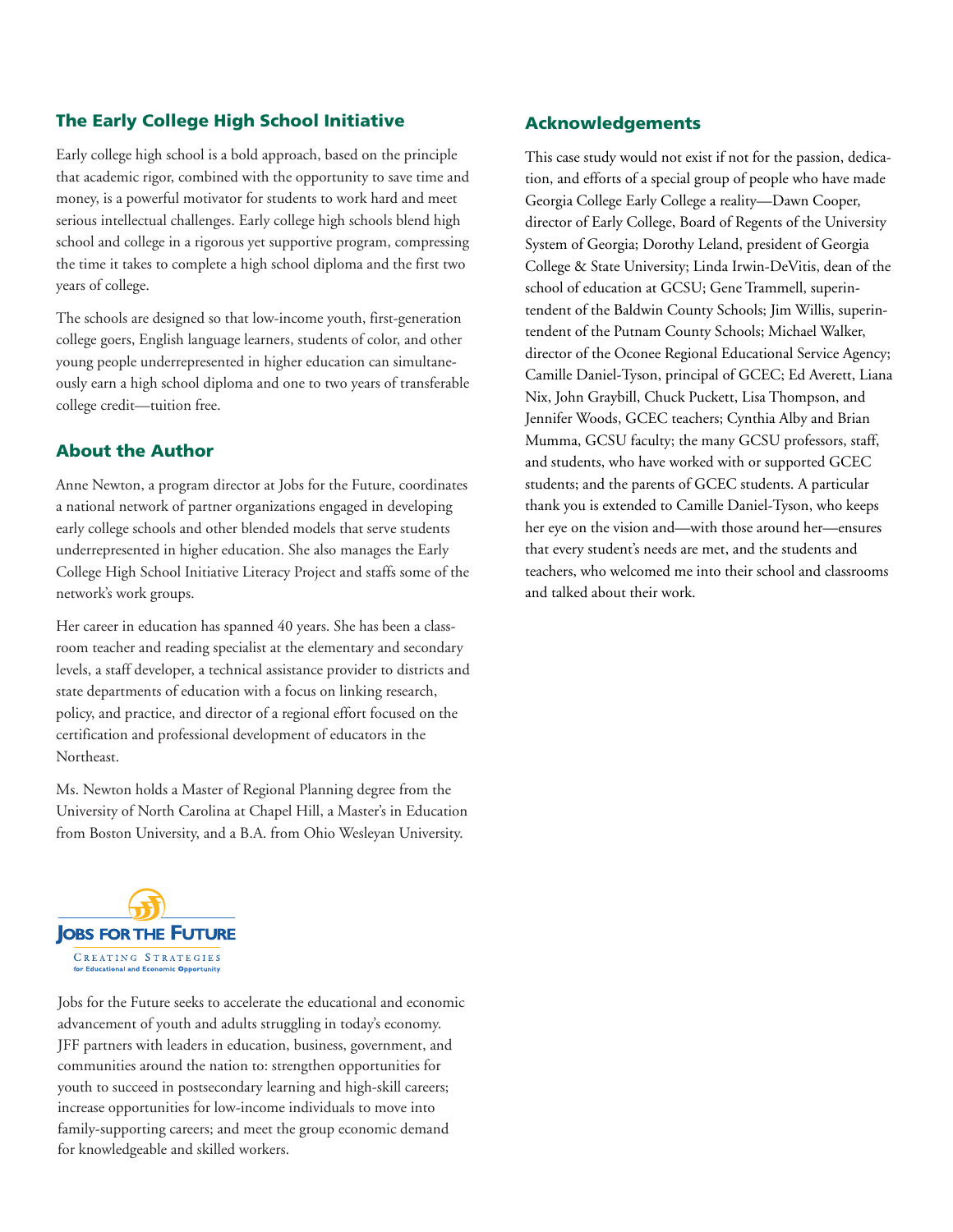**Early College High School Initiative** 

# **Empowering Students:**

# **How Georgia College Early College Changes Student Aspirations**

## **Table of Contents**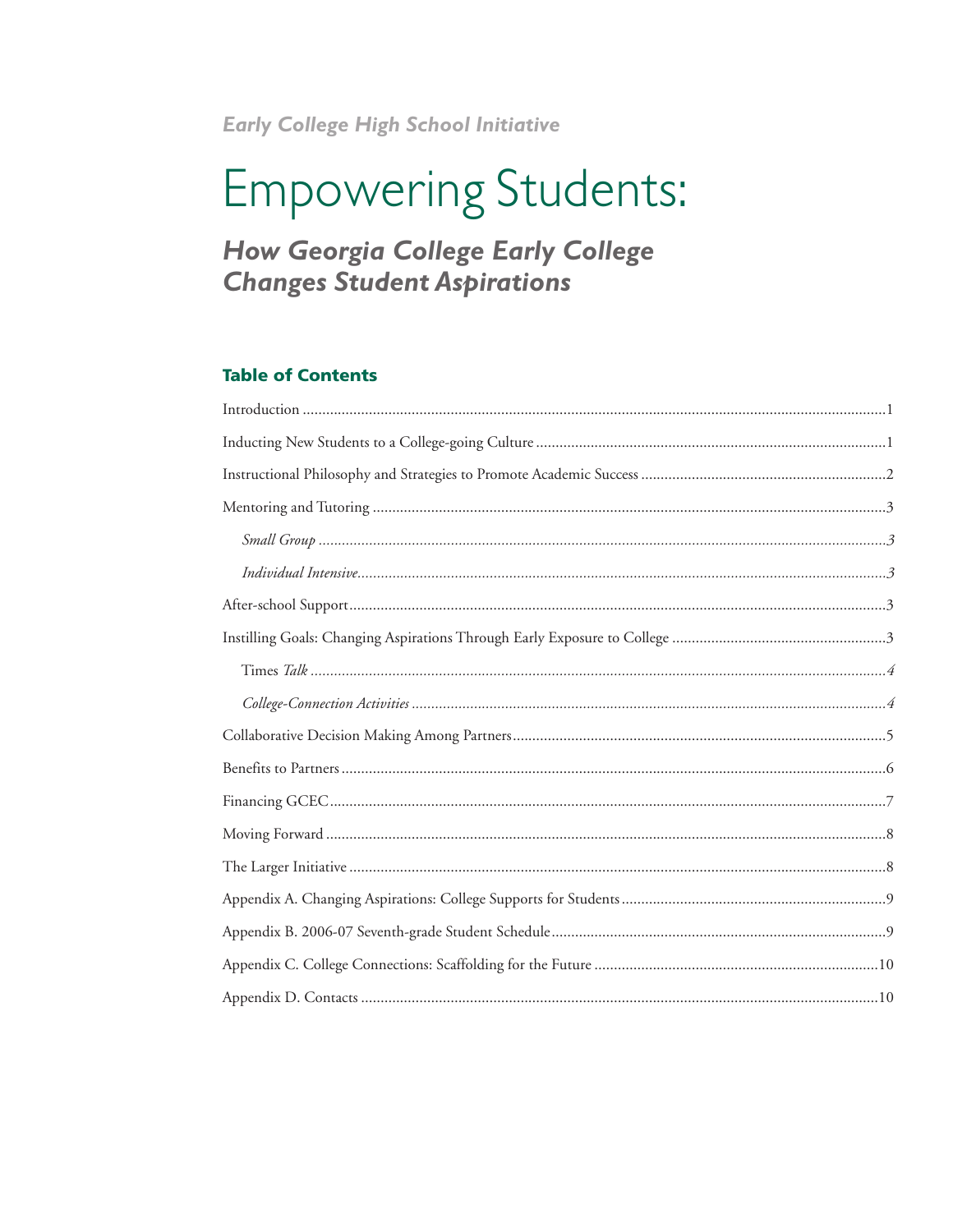#### *A Snapshot of Georgia College Early College*

Grades Served, 2007–08: 7–8 (ultimately 7–12, with one grade added per year)

Enrollment, 2007–08: 54 seventh graders, 53 eighth graders (73% from Baldwin County and 27% from Putnam County)

Demographics, 2007–08: 67% African Americans, 29% Caucasians, 2% Hispanics, and 2% Asian/Pacific Islanders

Low Income, 2007–08: 95%

First-Generation College Goers: 99%

Target Population: Lower-achieving students, as indicated by a score within the 25th–45th percentile on the Iowa Test of Basic Skills in sixth grade

Selection: Lottery, with the exception of siblings (six in the incoming class)

Staffing, 2007–08: Principal, school administrative manager, six teachers (two language arts, two math, and two science; all teachers teach social studies)

Counties Served: Baldwin and Putnam Counties, both of which are rural counties in central Georgia

|                         | <b>Baldwin County</b> | <b>Putnam County</b> |
|-------------------------|-----------------------|----------------------|
| Population              | 44,700                | 18,812               |
| Median Household Income | \$35,159              | \$36,956             |
| Ethnicity               |                       |                      |
| White                   | 54.2%                 | 67.5%                |
| African American        | 43.4%                 | 29.9%                |
| <b>Hispanic</b>         | $1.4\%$               | $2.2\%$              |
| Native American         | $0.2\%$               | $0.2\%$              |
| Asian                   | $1.0\%$               | 0.7%                 |
| Some Other Race         | 0.5%                  | 0.8%                 |
| Two or More Races       | 0.7%                  | 0.9%                 |
|                         |                       |                      |

#### *Georgia College & State University*

Begun as Georgia Normal and Industrial College in 1889, Georgia College & State University was originally a teachers' college. In 1996, the Georgia Board of Regents officially identified GCSU as the state's public liberal arts university.

GCSU has a history of commitment to education, diversity, and service, and of collaboration with surrounding school districts. At one time, it had a laboratory school on the main campus in Milledgeville. There are two additional campuses, in Macon and Warner Robins.

Enrollment, 2006–07: 5,500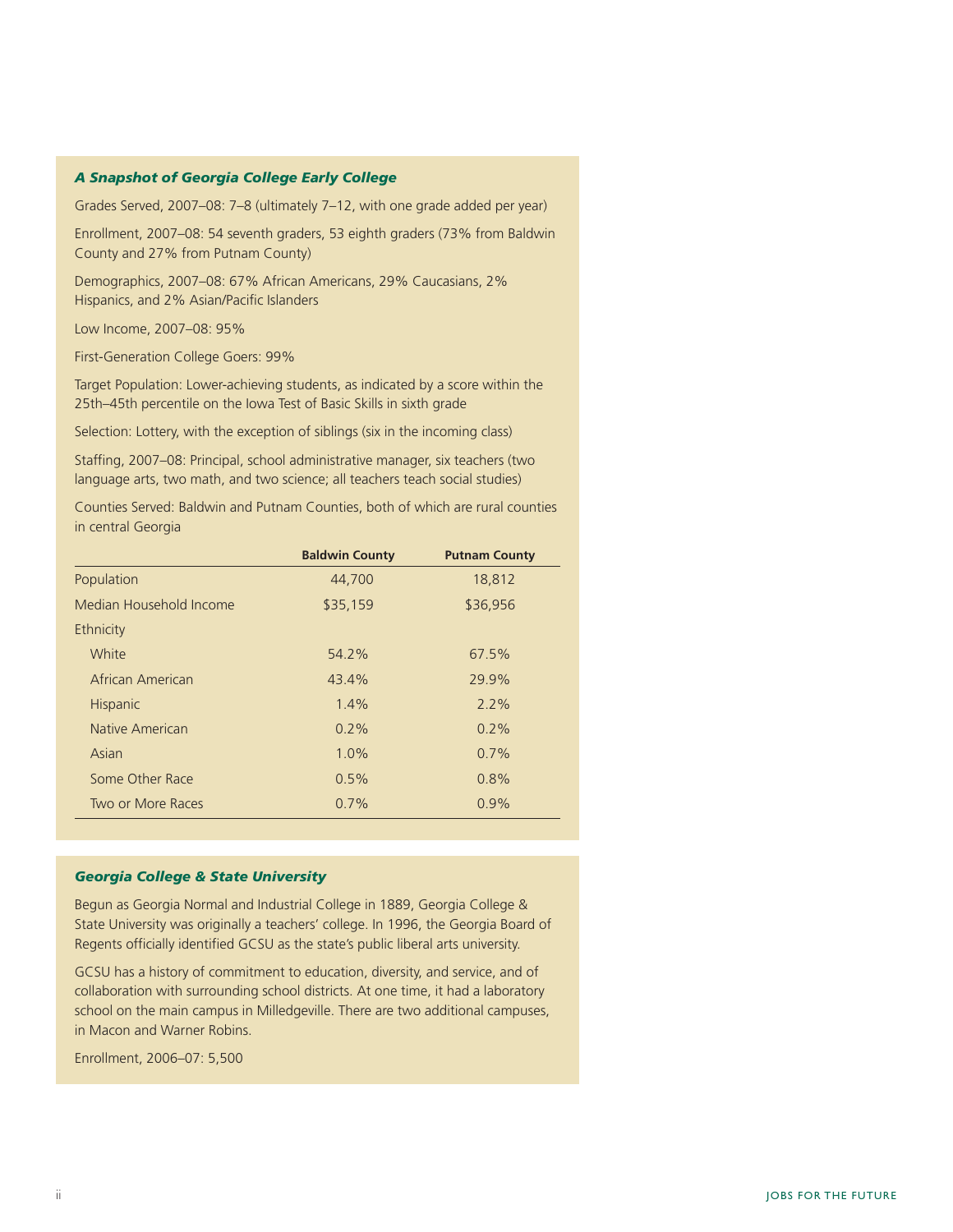# Empowering Students:

*How Georgia College Early College Changes Student Aspirations*

#### **Introduction**

When you enter Georgia College Early College, you can feel the energy within its walls. Housed in the Georgia College & State University School of Education, the school offers hope of a brighter future to its students and their families in this rural community. A strong sense of community, a focus on "transferring agency" (enabling students to move easily between the two cultures of early college and college), an emphasis on keeping students at the center of decision making, and the continual reminder that college is at the end of students' journey all distinguish this school.

This case study examines the features of Georgia College Early College, including its exemplary partnership with Georgia College & State University, which enable it to achieve its mission of college success for all students. The school deliberately recruits students from the community who are performing below grade level (i.e., scoring in the  $25<sup>th</sup>-45<sup>th</sup>$  percentile range on the Iowa Test of Basic Skills), and it gives them the support they need to excel academically. The college-going culture, small class sizes, and the adults and college students who work with the early college's students enable these young people to believe in themselves as learners, achieve academically and socially, and raise their aspirations.

Georgia College Early College is the result of a partnership among two school districts (Baldwin and Putnam County Schools), Georgia College & State University, and the Oconee Regional Educational Service Agency. From the beginning, Dorothy Leland, president of GCSU, has made GCEC a priority. Her leadership has been crucial both in substance and in setting a collaborative tone on the college campus. In addition to the support from both districts and the RESA, the Board of Regents of the University System of Georgia has supported GCEC as a part of the national Early College High School Initiative, funded by the Bill & Melinda Gates Foundation. *(See the inside front cover for information on the national initiative.)*

### **Inducting New Students to a College-going Culture**

Incoming seventh graders begin with a summer academy in mid-June, and from the first day they and the school staff have their sights set on the end goal of college for all. After welcomes from college administrators, the principal, and the teachers, the new GCEC students receive college IDs and t-shirts with the college's

#### *Early Indicators of Student Success at Georgia College Early College*

Evidence is beginning to show that GCEC students are benefiting from their early college experience. In spring 2007, all eighth graders passed Georgia's language arts, criterion-referenced competency tests. As incoming seventh graders, 22 of them had not passed the state's math CRCT. This year, only four of those 22 students did not pass.

| <b>Georgia Criterion-</b><br><b>Referenced</b><br><b>Competency Test</b> | <b>GCEC Sixth Grade</b><br><b>Met or Exceeded</b><br><b>Standards on CRCT</b> | <b>GCEC Seventh Grade</b><br><b>Met or Exceeded</b><br><b>Standards on CRCT</b> |
|--------------------------------------------------------------------------|-------------------------------------------------------------------------------|---------------------------------------------------------------------------------|
|                                                                          | 2005-06                                                                       | 2006-07                                                                         |
| Reading                                                                  | 91%                                                                           | 96.4%                                                                           |
| Language Arts                                                            | 98.2%                                                                         | 100%                                                                            |
| Social Studies                                                           | 96.4%                                                                         | 92.8%                                                                           |
| Math                                                                     | 40%                                                                           | 89%                                                                             |
| Science                                                                  | 45%                                                                           | 62%                                                                             |

Students' aspirations have also risen through the early college experience. The superintendent of Baldwin County compared the college-going goals of the GCEC cohort with their counterparts at Oak Hill Middle School; he found that GCEC students' aspirations were much higher. The college-going culture of the school, the small class sizes, and the adults and college students working with them have enabled these students to believe in themselves as learners, achieve academically and socially, and raise their aspirations.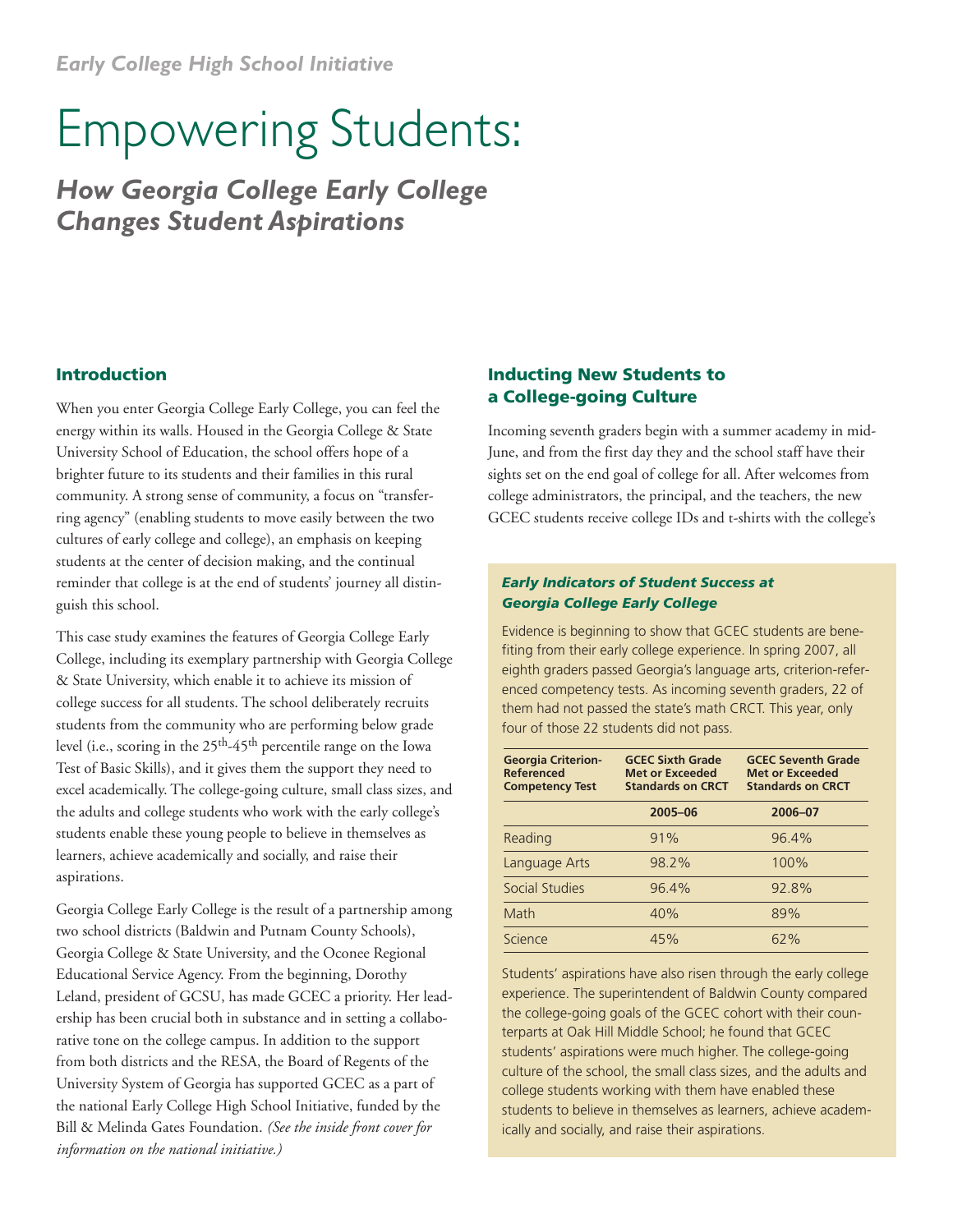bobcat mascot. The IDs give the students access to all of the facilities on the college campus (the library, sports facilities and events, computer labs), and—if they apply funds to their cards—buying power at the college bookstore or cafeteria.

During the summer academy, students are placed in groups of 18 with a group leader who is an early college teacher. They are introduced to the culture, norms, and expectations of the early college; tour the college library, bookstore, and the Governor's Mansion; participate in a college-wide scavenger hunt; work on creative writing, reading, and math; receive their summer reading book; and are introduced to the literacy circles format of instruction. They also meet their eighth-grade mentor, who shares what he or she has learned about the school—for example, the importance of attending school every day and completing all homework, the expectations for behavior, and the appropriate attire for a college campus.

Over the summer, to encourage written expression and connection to the school, each student must write a letter to her or his group leader before school starts. The group leader, in turn, responds to the student in writing. Most students write two or three letters before school begins.

When students enter GCEC in the fall, the principal and teachers place each in a three- or four-person small learning community one that goes with them from class to class, day in and day out. These communities allow students to solve problems, articulate their learning and pose questions to trusted peers, and become familiar with a study-group structure that will help them succeed in school and college. When needed, teachers and students can initiate changes in groupings.

#### **Instructional Philosophy and Strategies to Promote Academic Success**

GCEC emphasizes cross-curricular and cooperative learning, with teachers focusing on reading, writing, and thinking skills. The small learning communities provide a vehicle for daily collaborative learning in every classroom. Common strategies the teachers use include:

- Reading, writing, speaking, and college-level thinking across the curriculum;
- Integrated lessons (e.g., a unit on respiration that integrates science and art);
- Book/literacy circles and Socratic dialogues that prompt conversation and dialogue;
- Active learning (e. g., researching and creating projects);
- Authentic tasks (e.g., social studies lessons that involve reading an article on events or issues in *The New York Times*, discussing its themes and how they relate to students' lives);
- A focus on understanding new vocabulary in context;
- Emphasis on habits of mind (e.g., persistence, proofing, and revising);
- Frequent mixing of early college students with undergraduate and graduate college mentors in specific academic areas; and
- Flexible scheduling.

*"It is critically important to empower students by giving them as much choice and voice as possible. Everything we do is a subtle reorientation of agency, efficacy."*

**—Liana Nix, Seventh-grade Math Teacher**

In the eyes of the adults, empowering students and giving them a voice is critical to ensuring their success in school, college, and life. GCEC puts a heavy emphasis on providing opportunities for students to formulate and express their opinions. For example, to celebrate Constitution Week, the "legacy class"—the first class that will graduate from GCEC—wrote and signed its own constitution for the early college, identifying the beliefs, values, and rules by which they, and future classes, will abide.

Together, students and adults are building a culture of problem solving and preparing for a seamless transition to college. Students write in a journal in English and science every day and frequently in math, and they often assess their own or their peers' work. Questions prompt critical and creative thinking: If humans didn't have lungs, how might they breathe? What is the difference between a character the reader knows and another character's perception of that individual?

School-level decisions are based on what is most powerful for kids. Camille Daniel-Tyson, the principal, is in and out of classrooms three to five times per day, and she constantly asks teachers how they are serving each student and why.

One of the teachers described the school as "a fluid ecosystem" one that changes mid-stream if something is not working for students. For example, planned lessons are put aside if an educational opportunity arises at the college, such as a chance to hear and question visiting Tibetan monks.

# *"The sense of community is the school's most powerful tool."*

**—Ed Averett, Seventh-grade English Teacher**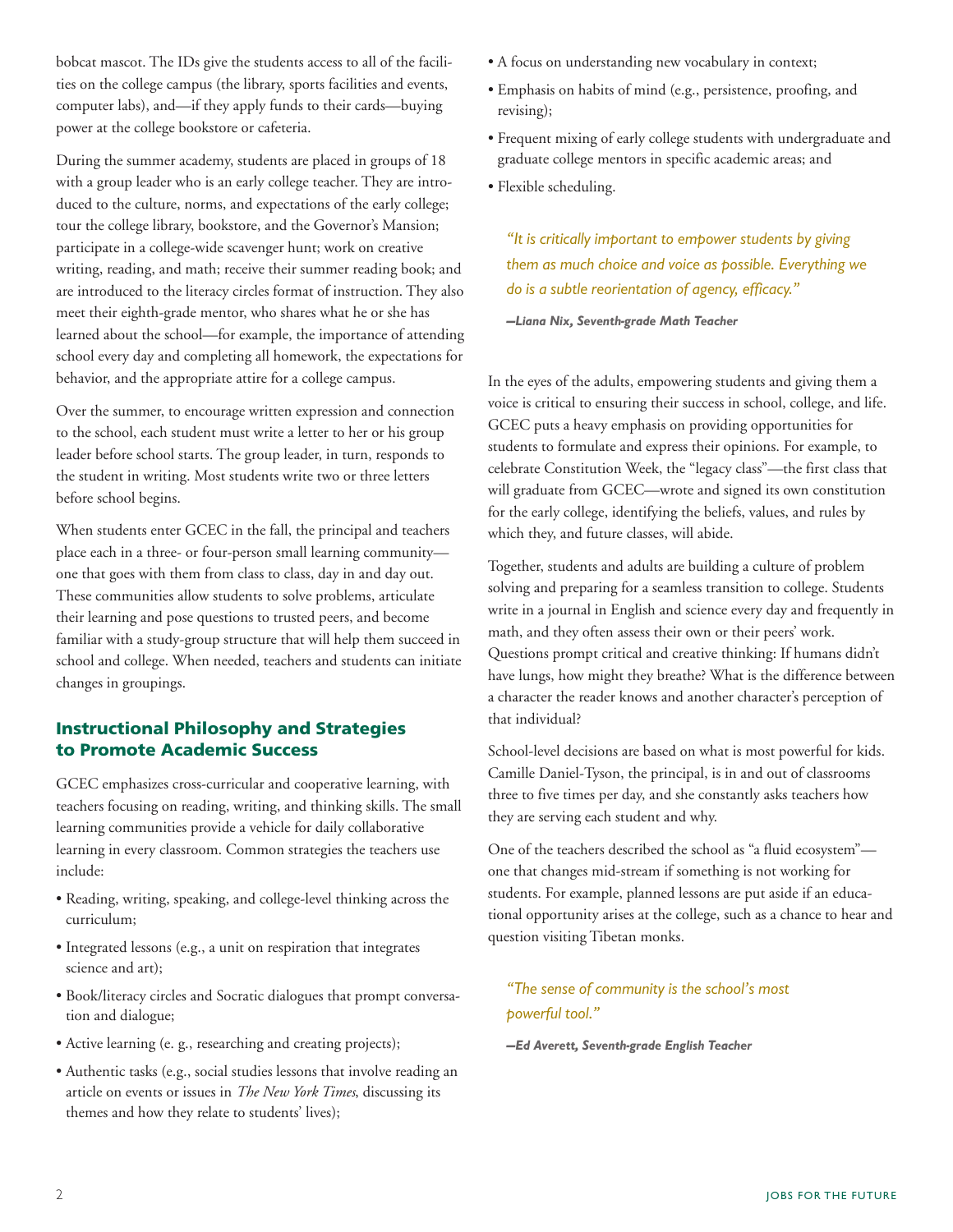*"We [students, teachers, principal, professors] are all learners, all teachers. We're all co-constructing community."*

**—Liana Nix, Seventh-grade Math Teacher**

#### **Mentoring and Tutoring**

Their relationships with the GCEC principal, teachers, college professors, college students, and community members instill in students the vision of attending and graduating from college. In particular, mentoring relationships play a pivotal role in supporting student success and taking the mystery out of college. *(See Appendix A: Changing Aspirations.)*

GCEC uses two types of mentoring, depending on each student's needs: small group and individual intensive. All students have at least two small-group mentoring experiences each year. Students who need it also participate in individual intensive mentoring.

#### *Small-group Mentoring*

To provide academic support, socialization, and the vision that one day they could be college students, GCEC pairs students from GCSU's Master of Arts in Teaching Early Childhood and Middle Grades Program with learning communities of three students from the seventh or eighth grade. Each mentor meets with the three students on Fridays throughout the year. The mentors are prepared for this assignment, which is a requirement for the completion of their graduate program, through a summer course conducted by the college professors who co-lead the MAT program.

The seventh-grade mentors begin the year by accompanying their GCEC students through the first five days of school to acclimate them to the school's culture. In fall 2007, GCEC assigned all incoming seventh-grade students an eighth-grade mentor, who will guide them through their first year at the early college. In addition, college students from the Coverdell Institute's Leadership Community, a two-year residential program focused on leadership and citizenship and integrating academic work with community service, and from the Economics Department engage with specific teachers and small groups of students throughout the year.

#### *Individual Intensive Mentoring*

Based on teacher recommendations, writing samples, test scores (ACT Explore in January), and individual assessments by a professor in the Early Childhood and Middle Grades Program, GCEC provides students who have intense needs with a volunteer mentor from the college or the Oconee Regional Education Service Agency. These mentors meet with students at least one hour per week and, depending on need, they may stay with them for more

than a year. Respecting everyone's schedules, meeting times are flexible and determined by the mentor pairs. For one RESA mentor, it means devoting at least one afternoon per week to tutoring a student after school, taking her out to eat, and driving her home. For another, it involves working with students who entered GCEC reading at a second-grade level, mentoring them all year, and meeting with them in the summer to review skills and discuss independent reading.

#### **After-school Support**

In the 2006-07 school year, early college teachers tutored students after school on Mondays through Thursdays and during a 60 minute block on Fridays. In May 2007, GCSU received a Georgia Department of Education 21st Century Community Learning Center grant to support an academic and enrichment program for students in grades 6-12 at GCEC and two other schools. The grant supports student transportation and after-school pay for teachers to provide academic assistance from 3:30 to 5:30 p.m., Monday through Thursday. Enrichment activities are offered from 1:00 to 5:00 p.m. on Saturdays at the schools and the recreation department. These include self-expression through the arts; lifetime sports; job club; science, technology, engineering, and math studies; and power group, which includes ropes courses and service learning.

#### **Instilling Goals: Changing Aspirations Through Early Exposure to College**

During the summer, the bobcat t-shirt and the college ID offer the first association with the college for students. Their participation in the college's First-Year Convocation with GCSU's freshmen each fall is their second formal interaction with the college. During a candlelit ceremony on the college lawn, each college freshmen and GCEC students, with families in attendance, receive pins with their college graduation dates on them.

Although the school's emphasis on shifting students' aspirations to college going and completion is prominent in classrooms every day of the week, it is most obvious to students on Fridays. This is a day filled with interactions with college students and professors around academics. *(See Appendix B: 2006-07 Seventh-Grade Student Schedule.)* Again, the stress is on enabling students to find their own voice; to read, write, and think critically; and to become accustomed to college—its faculty, students, and expectations.

The day begins with *"Times* Talk," a social studies class based on articles from the *New York Times.* This is followed by a variety of college-connection activities. *(See Appendix C: College Connections.)* In each venue, groups of five or six students work with a college student or a professor.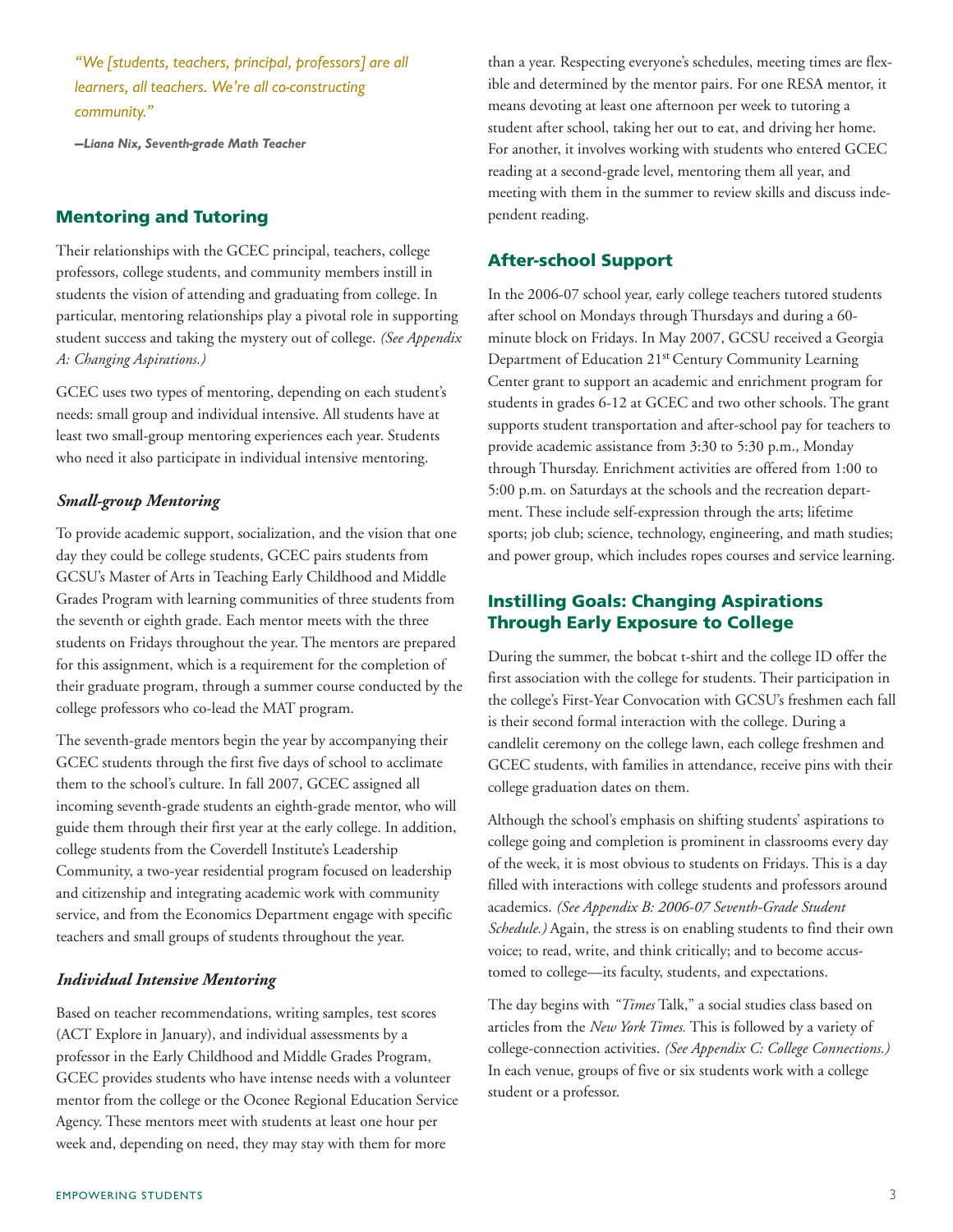#### **Times** *Talk*

For 90 minutes each Friday morning, undergraduate college students in the Coverdell Institute's Leadership Community work with students in *Times* Talk. This class is part of the American Democracy Project, sponsored by the American Association of State Colleges and Universities and the *New York Times*. The sessions help early college students learn more about the United States and the world, relate what is happening in the country or the world to their lives, learn the importance of newspapers, and further develop critical thinking skills.

Working under the guidance of Gregg Kaufman, director of the Coverdell Institute, each of the 15 *Times* Talk facilitators is assigned to a specific early college teacher. For each session, the facilitator selects a newspaper article based on a topic being covered in the teacher's classroom or aligned with their students' interests. The facilitator then builds a lesson around the article—often using ideas and resources on the *New York Times* Learning Network Web site (www.nytimes.com/learning). Working with students in small groups, they focus on defining unknown words or looking them up in the dictionary, connecting the article to the students' lives, and completing an activity (e.g., a video link on the *Times* Web site).

#### *College-Connection Activities*

On Friday afternoons, early college students take part in a variety of college-connection activities. Among the offerings are hour-long activities focused on economics, creative writing (90 minutes), physical education (fall semester), and art (spring semester). Each one provides a time for undergraduate or graduate college students, professors, or community members to expose small groups of early college students to new academic experiences.

These activities, along with the efforts of the principal, teachers, and college mentors and the power of place, have helped to make the vision of college real for these early college students. Through the process, they have gained a better sense of self and the options that lie ahead for them.

*Economics.* Among Georgia's end-of-course test for high school students, the passing rate has been lowest for economics. Moreover, nearly half of the young people in this country don't understand how to save and invest, handle credit cards and bank accounts, or describe the difference between inflation and recession. Based on this information, the college's Economics Department and its students have focused their early college efforts on personal finance. During 2006-07, college seniors majoring in economics worked with small groups of seventh graders under the guidance of an economics professor to teach GCEC students about topics in personal finance. For the 2007-08 school year, the college and

GCEC have obtained a \$5,000 grant to continue the personal finance course with seventh graders and to begin a unit on the stock market with eighth graders.

*Creative Writing.* This program focuses on teaching early college students ways to tap their imagination and express themselves in writing, as well as to open up, bond with one another, and create compelling poetry and fiction—"to write from the heart." Martin Lammon, a professor of English, speech, and journalism at the college and chairman of its Creative Writing Program, conceived the program. A graduate student in the creative writing program directs it, trains 12 creative writing majors (juniors and seniors with at least 18 hours in creative writing classes) in classroom management and pedagogy, and circulates from group to group on Friday. Each creative writing major mentors five or six students on poetry and creative writing. The early college teachers attend these classes, which are located on the college campus, participate in debriefs convened by the leader for college mentors after each lesson, and offer guidance to mentors on group dynamics and pedagogy.

# *"Our focus is on empowering kids—making them understand that what they have to say is important."*

**—Stephen Cavitt, Leader, Creative Writing College Connections Course**

The first GCEC Creative Writing Program culminated in two events: the publication of *The Peacock's Feather*, a literary journal patterned after the college's journal, *The Peacock's Feet*, and a community night in which students read their journal pieces to families, friends, and community members. In preparation for community night, the students rehearsed several times in the auditorium with the leader and the journalism professor.

*The Peacock's Feather* will remain an annual project for seventh graders. The school's eighth graders will create a book of collected stories about Milledgeville, which will be part of their Georgia history project.

The leader and mentors of the GCEC Creative Writing Program faced two major challenges. First, it took time to establish trust between the students and their mentors and for seventh graders to trust themselves enough to open up through writing. The emphasis that early college teachers placed on thinking skills, as well as the presence of positive role models in the mentors, helped to break down those barriers. Second, some of the mentors lacked teaching experience. The training in pedagogy helped, as did the debriefing sessions, but in 2007-08 the graduate assistants are putting more emphasis on "teachers first, friends second" and on consistency in pedagogy. Through funding from GCEC and the college's Creative Writing Program, the leaders, their undergraduate mentors, and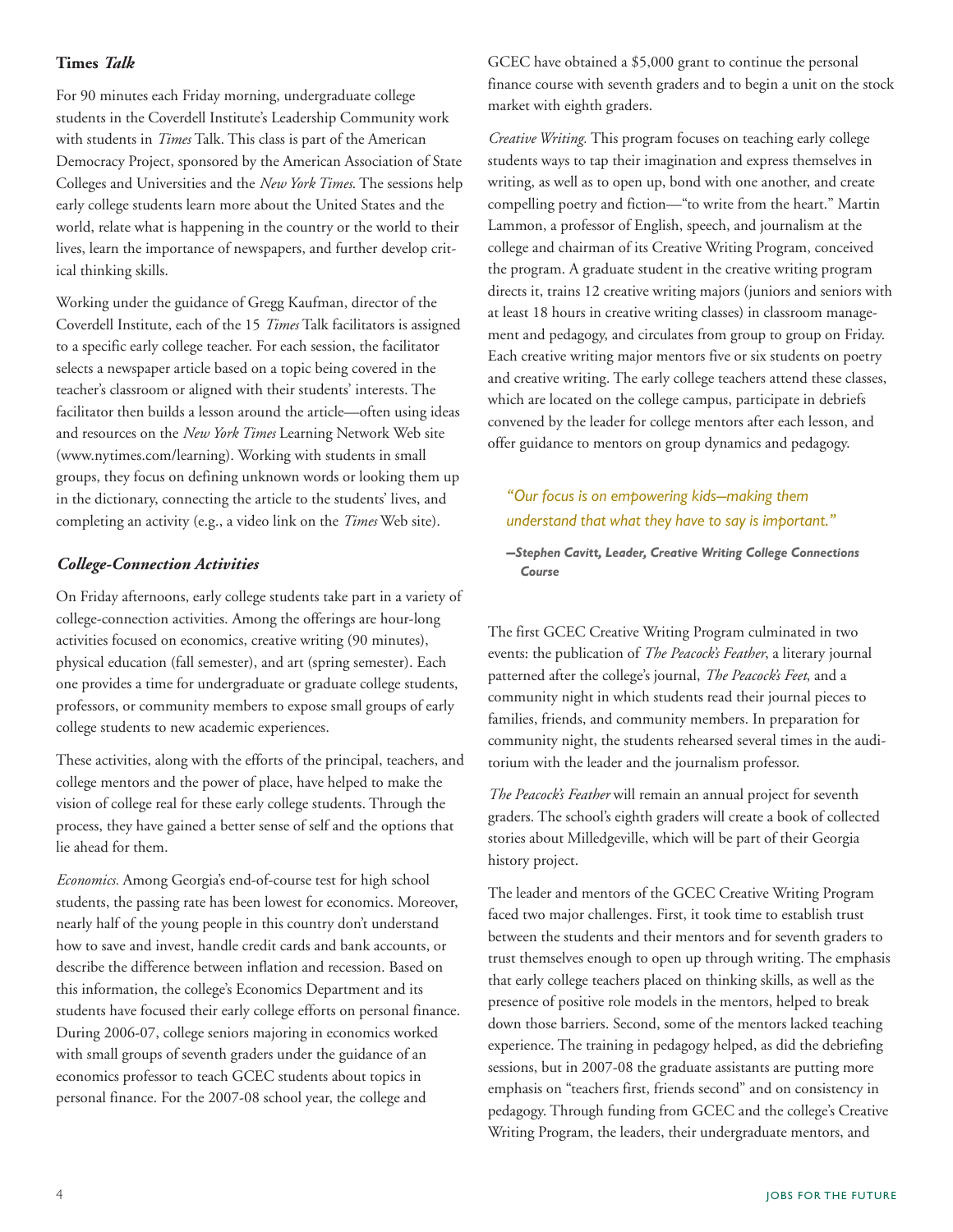early college teachers are being trained by Writers in the Schools to enhance quality and achieve more uniform pedagogy across the small groups.

*Physical Education.* As a precursor to their student teaching assignment in the spring, physical education majors work with early college students in the fall in the college gym under the guidance of a professor of kinesiology. This provides another exposure to the college for middle school students and assists in fulfilling the state's physical education requirement.

*Art.* In spring 2007, ten professors from the college's Art Department helped early college students mount an art show, "A Celebration of Family," featuring students' black-and-white photography. Early college students received a camera and were asked to carry it home, study their own lives, and photograph what represented family to them. The art professors advised them how to crop and devise appropriate titles for their photographs. A reception, open to parents and community members, took place on opening night in the college's Mayfair Gallery, and the photographs were reproduced in the *Peacock's Feather*. The project allowed students to think about their lives through a different lens, while it provided their teachers with a glimpse into their students' lives outside of school.

*Tutoring.* Participation in tutoring on Friday can be initiated by a teacher or a student. On any given day, from five to twenty-five students are tutored instead of participating in a college connection activity in art or economics.

*"Being here at GCEC has impacted my life dramatically. I plan to have a great education when I'm an adult. Now that I'm part of GCEC, I know I have a great future ahead of me."*

**—Eighth-grade Student**

*"GCEC has really changed me. It has made me more responsible and organized. At first I wouldn't think about what I wanted to do when I got older or what college I would like to attend, but now I think about all those things. I'm very glad I go to GCEC. It has really changed my life."*

**—Eighth-grade Student**

#### **Collaborative Decision Making Among Partners**

Collaboration with the community is critical to the success of Georgia College Early College. To create the original proposal for the school, Linda Irwin-DeVitis, dean of the college's School of Education, convened a task force of approximately 40 people including representatives from the college, the districts, and the community. They worked in small groups to plan curriculum, school climate, funding, and staffing.

Currently, an executive committee of 16 decision makers—individuals from the task force—and a subcommittee of its members guide the early college. The subcommittee gathers information, reviews policies, reaches consensus, and presents recommendations to the executive committee. Among the issues that have been resolved through these two bodies have been the calendar, schedules, discipline codes, and transportation.

| <b>Executive Committee Members</b>                                            | <b>Subcommittee Members</b>   |  |
|-------------------------------------------------------------------------------|-------------------------------|--|
| Director and Assistant Director,                                              | Assistant Director, Oconee    |  |
| Oconee RESA                                                                   | RESA (subcommittee chair)     |  |
| Dean, School of Education,                                                    | Dean, School of Education or  |  |
| GCSU                                                                          | designee                      |  |
| Current and former GCSU                                                       | Baldwin and Putnam County     |  |
| professors                                                                    | Public Schools' Middle School |  |
| Baldwin and Putnam County                                                     | Principals, and Assistant     |  |
| Public Schools'                                                               | Superintendents of            |  |
| Superintendents, Middle School                                                | Curriculum and Instruction    |  |
| Principals, and Assistant<br>Superintendents of Curriculum<br>and Instruction | Principal, GCEC               |  |
| Principal, GCEC                                                               |                               |  |

An example of the collaborative spirit in decision making is evident in the selection of new teachers. The principal of GCEC, the early college teachers, two college professors, and the principal of the middle school in Baldwin County interview prospective teachers and make recommendations on selection. Authority to hire and fire the principal rests with a subgroup of the executive committee—the two superintendents, the dean of the school of education, and the director of the RESA.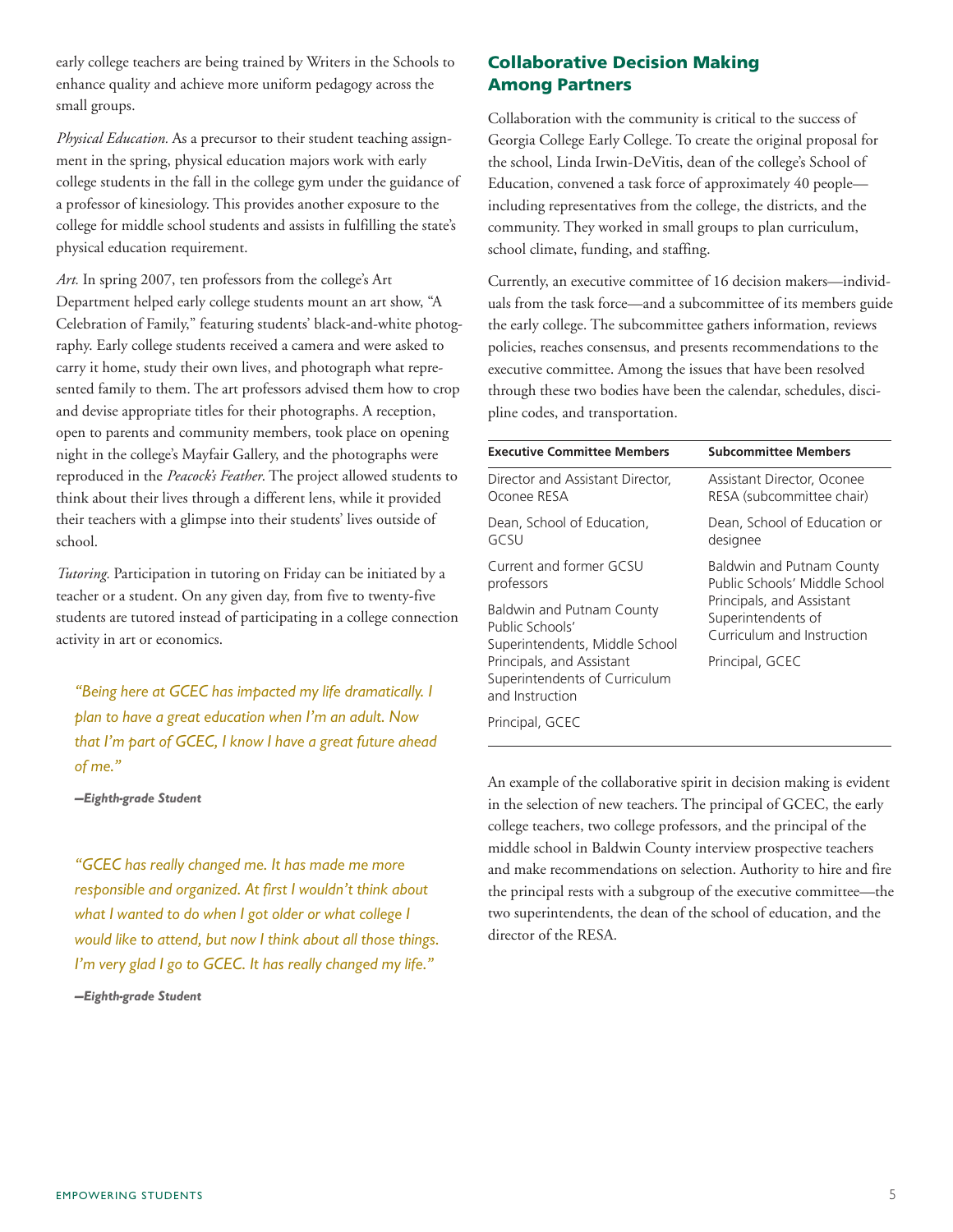The principal has control over scheduling, how to deploy staff, and grant funds held by the college. One of Daniel-Tyson's initial staffing decisions—to have all teachers teach social studies—has been a unifying factor for the faculty. It is the one course they plan together, and it has led to the creation of additional interrelated units.

*"You need to have enough autonomy to conduct school differently. You need to take risks, and then evaluate and adjust when necessary."*

**—Camille Daniel-Tyson, Principal, GCEC**

#### **Benefits to Partners**

#### *What's in it for the college?*

In collaborating on the development and implementation of GCEC, the college hopes to create a new model of collaboration between colleges and communities to create schools that can change communities and the aspirations of their underserved students. GCEC allows university faculty to understand what works and what doesn't in middle school classrooms, which reinforces their own practice at the college level, particularly in their work with undergraduate teaching majors. GCEC professors can put into practice the pedagogical tools they promote among aspiring teachers—especially the habit of constantly evaluating and readjusting instruction to ensure that students are learning.

*"GCEC provides a lab school in which GCSU's pre-service teachers can observe project-based learning in action, watch teaching that doesn't rely on textbooks, and see a cross-curricular emphasis on reading, writing, thinking, and speaking for everyone on a daily basis. They can observe and understand how a school like this works, talk about its impact on students and teachers, and understand its challenges and successes."*

**—Linda Irwin-DeVitis, Dean, School of Education, GCSU**

Each year, some undergraduates from the Early Childhood and Middle Grades Program complete their student teaching at GCEC (two in 2006-07 and six in 2007-08). Their placement is for a year—with two blocks of teaching (October to December and February to April) and two blocks of college classes (August to September and January). They participate in the summer academy and mentor a seventh- or eighth-grade small learning community throughout the year.

#### *What's in it for the districts?*

GCEC "provides a professional development site for Baldwin County Public Schools' teachers—a place where they can see best practice," says BCPS Superintendent Gene Trammell. The school also offers a smaller, more intimate learning environment that enables some of the district's lowest achievers to succeed academically.

#### *What's in it for the Oconee Regional Educational Service Agency?*

Regional educational service agencies are an arm of the Georgia Department of Education. They provide shared services to improve the effectiveness of educational programs and services of local school systems, and they provide direct instructional programs to selected public school students. GCEC is a natural alliance for the Oconee RESA, which has partnered with GCSU on 23 projects the latest one brought the National Writing Project to the college (the Central Georgia Writing Project). It also provides a way for adults to become invested in particular students and give back to the community. Three RESA staff members mentor GCEC students or teachers. All are working with students who need a great deal of support (e.g., one is tutoring two eighth graders who came into GCEC reading several grade levels below, another is working with a student who is easily discouraged).

#### *What's in it for teachers and college faculty?*

Opportunities for growth and collaboration abound for GCEC teachers and college faculty. Beginning this year, GCSU will offer graduate courses to GCEC teachers at no cost. Teachers have frequent opportunities to ask questions, try out ideas, and discuss future collaborations with college professors, who are in and out of their classrooms daily.

All of the early college teachers participated in courses at the university in the summer of 2007. The math and science teachers are part of the Science and Mathematics Alliance for Regional Teachers (SMART) Partnership, a collaboration among six rural districts, RESA, and GCSU. SMART's goal is to increase teachers' pedagogical and content knowledge in mathematics and/or science. Liana Nix, a math teacher at GCEC, helps facilitate the SMART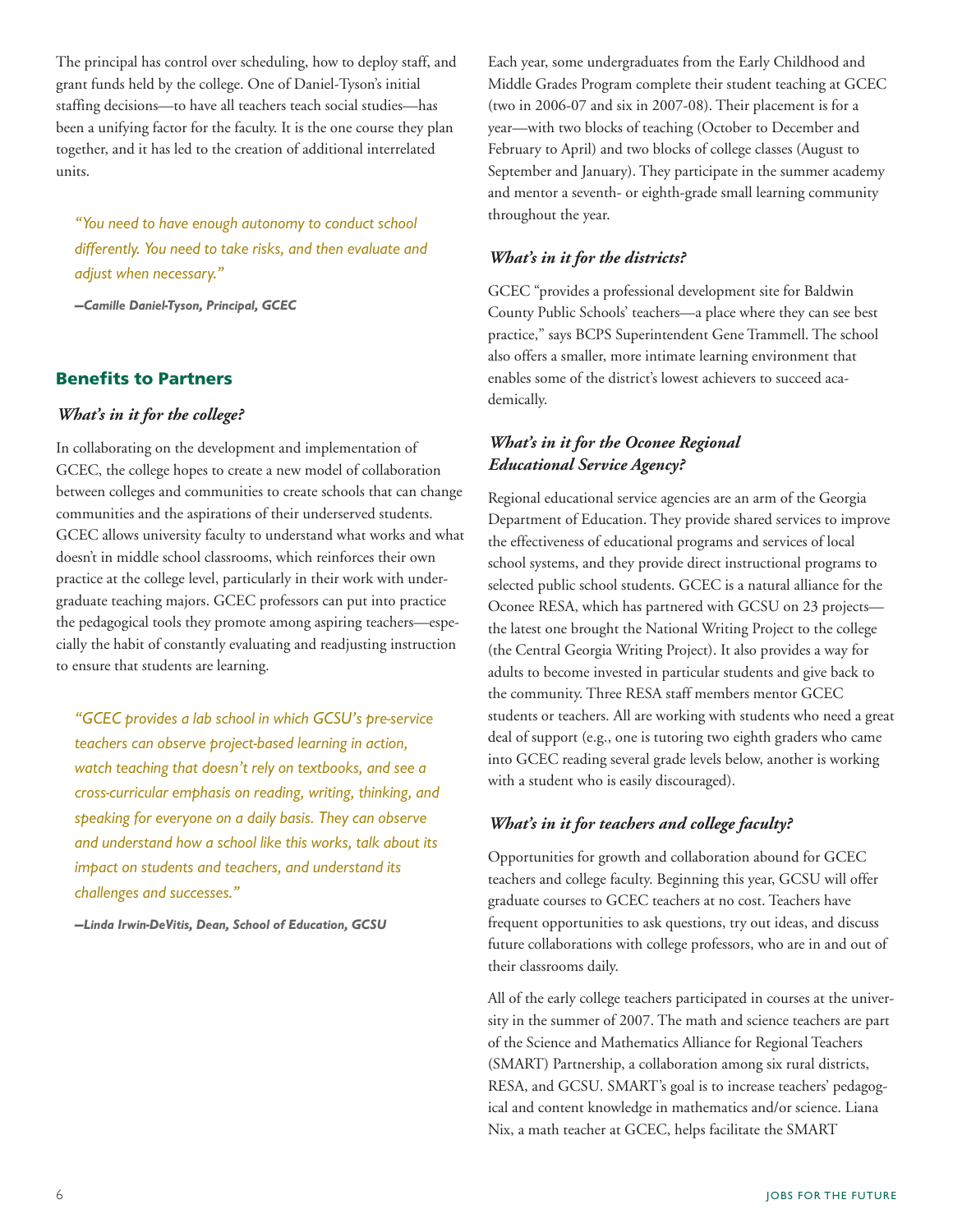program. The English teachers attended a creative writing course at the university and jointly worked on curriculum for next year.

Student teachers bring new ideas and enthusiasm into GCEC classrooms. As second adults in the classroom, they can explain or delve more deeply into concepts with small groups of students. The student teachers also can provide intensive support to individuals or enable the classroom teacher to work more closely with individuals or groups of students.

The college-connection activities on Fridays allow for common planning time for GCEC teachers. Many of their interdisciplinary activities are planned during this period and during an additional hour of common planning time on Monday through Thursday.

Much of the college faculty's involvement in GCEC is voluntary, an in-kind contribution to the school. In 2007-08, the college has released two professors, who are an integral part of GCEC, from one of their semester classes, and it is funding the replacement cost. The professors are using this time to conduct research with their MAT students, co-develop curriculum, document practice, and provide support to the principal and teachers. A Georgia Board of Regents' policy—Faculty Work in the Schools—encourages colleges and universities with teacher preparation programs to advocate for, assess, recognize, and reward practices that engage college faculty with K-12 public schools.

#### *What's in it for parents?*

From parents' perspective, the benefits of GCEC reflect the ways in which it improves their children's lives*.* First of all, the early college is broadening their children's horizons. It instills a college-going mentality, and it keeps the focus on that goal for all students. The students are blossoming, thinking of themselves as learners, receiving recognition, and looking forward to going to school.

GCEC has also brought parents back to the school as partners in their children's education. Both nights that showcased students' work were standing-room-only affairs.

*"The principal makes us—as parents, grandparents, and friends from the community—want to push our kids to succeed. We are our kids' future."*

**—Stephen Johnson, Parent**

#### **Financing GCEC**

Like other early college schools, GCEC operates on a typical public school budget. The Baldwin and Putnam County public school systems have assumed the costs for teachers, transportation, textbooks, supplies, materials, and food. The cost of educating a student in early college is comparable to that for any middle school student in the area; in Baldwin County, for example, the per pupil average is \$4,400 to 4,500 per year. There is an extra cost to transport students from their home school to the early college.

Aside from a start-up grant from the Georgia Board of Regents, GCEC receives no additional funding beyond its public school budget. Start-up funds, totaling \$450,000 over three years, supported professional development during the planning year and continues to fund the cost of the school administrative manager and most of the principal's salary. However, Georgia College & State University enriches the early college programming with multiple inkind contributions. From planning and conducting the collegeconnection courses and college electives, to documenting the school's and its students' journeys in video, to publishing *The Peacock's Feather,* to providing six classrooms and office space in the School of Education, Georgia College's in-kind contributions to GCEC are diverse—but difficult to quantify.

In the future, Georgia's Accel Program will support the cost of college courses in core subjects for GCEC's juniors and seniors. This state program pays for these students' tuition and mandatory fees for courses taken at public colleges, as well as providing students with a book allowance. GCEC and its partners ware searching for grant funds to cover similar costs for students who will be ready for college coursework in the second semester of tenth grade. By the time they finish high school, GCEC students will have completed one to two years of college credit or be eligible for Georgia's Hope Scholarship—at no cost to themselves or their families. The Hope Scholarship pays in-state tuition at University System of Georgia schools and provides some money toward books for students who graduate from high school in Georgia with a B average of better in college prep classes.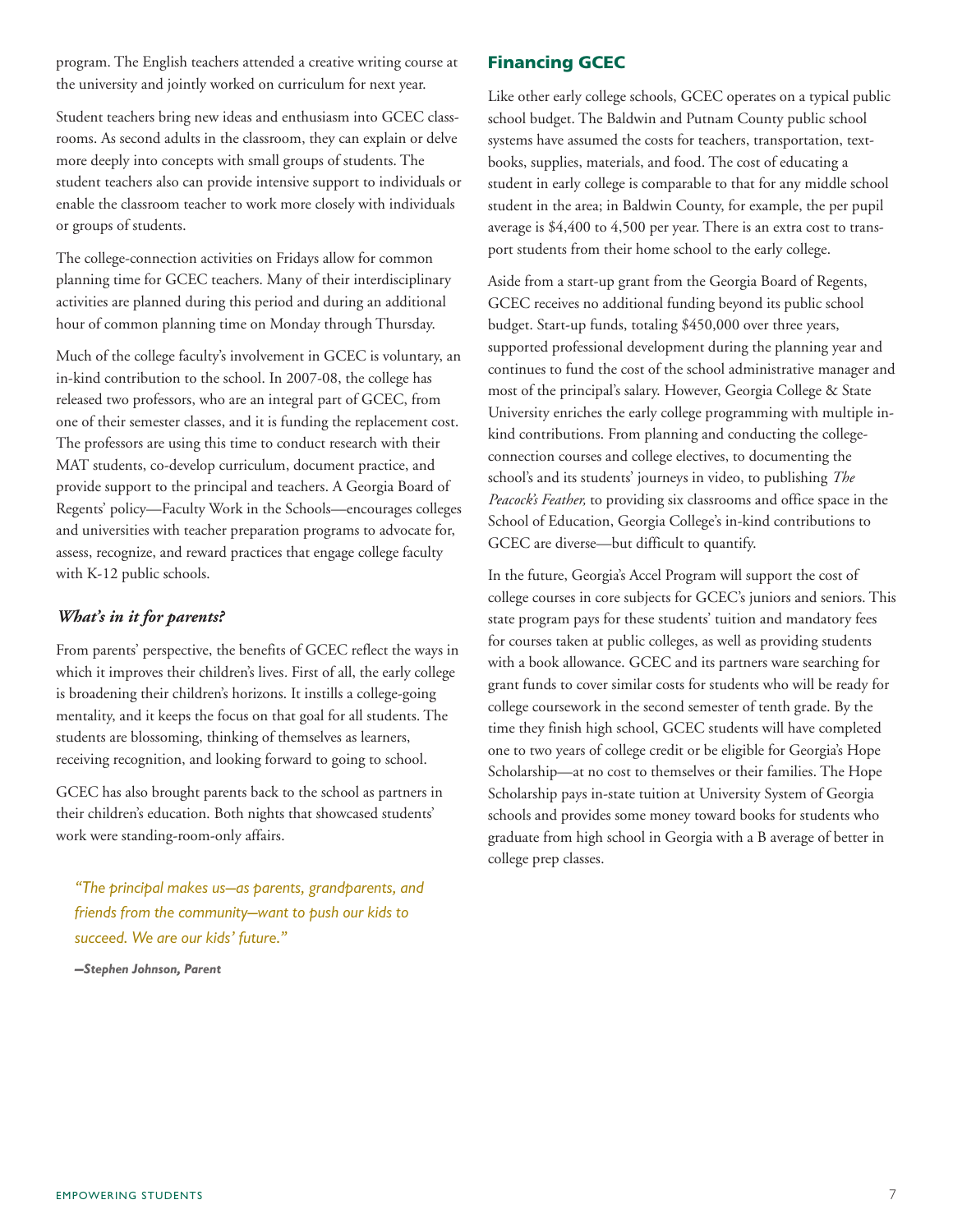#### **Moving Forward**

In the future, the greatest challenge to GCEC and its collaborators will be identifying the additional college and community resources needed to accommodate an increasing enrollment at the school. With a new group of seventh graders in 2007-08, enrollment doubled this fall and resulted in several adjustments:

- Two graduate assistants are leading the college-connection course on creative writing. Creative writing undergraduate majors are working with the seventh graders. The project's leaders and the early college teachers have developed a curriculum for eighth graders. Although the creative writing majors and leaders do not see the eighth graders weekly, they will have occasional periods with them throughout the school year.
- MAT students will mentor three- or four-person learning communities.
- Every eighth grader is mentoring a seventh grader.

With the belief that mentoring relationships are critical to raising students' aspirations, the school will tap into other sources for mentors in future years, e.g., the college's service-learning students, Georgia Power's community mentoring program, and AmeriCorps. As students progress through the grades, the collaborators plan to have older students take on more complex experiences. In 2007-08, eighth graders will be allowed to audit a college economics course taught by the professor who worked with them in seventh grade. To prepare for content on a given day, GCEC students will be assigned a reading and will process it through discussion before participating in that day's class. In later years, the college connection time on Fridays will be used for service learning placements and internships with the help of college and community resources.

Foremost among the school's current challenges is the need for a new home. It will run out of space in its current site within two years. Several options are being pursued, and the partners appear to be ready to meet this and the above challenges in the collaborative spirit in which the school has been conceived and is being implemented.

#### **The Larger Initiative**

As it matures, Georgia College Early College will continue to benefit from two strong allies that have played a major role in the school since its inception: the national Early College High School Initiative and the Board of Regents of the University System of Georgia.

Begun in 2002, the national initiative is funded by the Bill  $\&$ Melinda Gates Foundation, along with Carnegie Corporation of New York, the Ford Foundation, the W.K. Kellogg Foundation, and other local foundations. By fall 2007, 13 intermediaries, supported by Jobs for the Future, which coordinates and supports the partners and the effort as a whole, had opened 159 early college schools. Over 20,000 students are enrolled in early college schools across the country. Through the Early College High School Initiative, the partners are creating or redesigning more than 250 small schools for disadvantaged and low-income young people and neighborhoods.

GCEC is one of six early college high schools in Georgia, where the Pre-School-College (P-16) Department of the Board of Regents of the University System of Georgia serves as the intermediary for the state initiative, itself a partnership of the Georgia Department of Education and the University System of Georgia. The Board of Regents provides leadership and support to the schools to ensure a successful experience for students and to study the model with an eye toward replication and scale-up statewide. The Georgia Early College Initiative is funded by the Bill & Melinda Gates Foundation, as well as the Robert W. Woodruff Foundation. The chancellor for the University System has allotted an additional \$1.2 million to open six additional sites in fall 2008.

Part of P-16's mission is to align expectations and student support services between schools and colleges to maximize student progression and success from high school through college. Early college, a key P-16 demonstration project, is an intervention strategy for students who are not well served by traditional high schools. One goal of the new schools is to "claim" higher education for African-American, Latino, and other minority students, as well as for those students who are low income or the first in their family to attend college.

Like GCEC, each early college high school is a partnership between one or more Georgia public school systems and a University System of Georgia college or university. The model blends high school and the first two years of college in order to find ways to educate young people to be prepared to contribute to the state's knowledge-based economy and to improve their overall quality of life.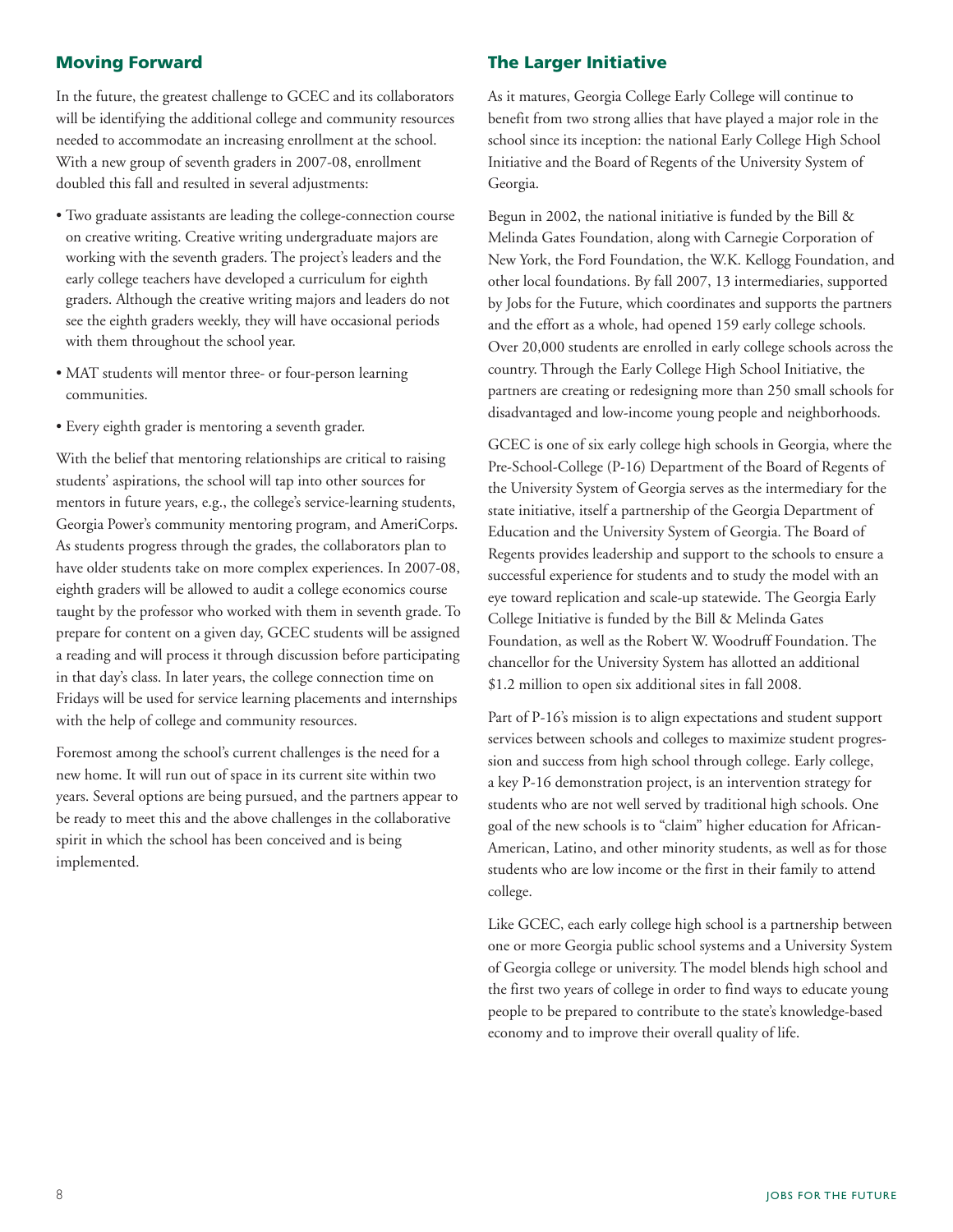# **Appendix A**

# **Changing Aspirations: College Supports for Students**

| <b>Program Element</b>                            | Number of<br><b>College Students</b>                                                                                         | <b>Function</b>                                                                                                                                                                                        | <b>Funding</b>                                                                                                                                                                                        |
|---------------------------------------------------|------------------------------------------------------------------------------------------------------------------------------|--------------------------------------------------------------------------------------------------------------------------------------------------------------------------------------------------------|-------------------------------------------------------------------------------------------------------------------------------------------------------------------------------------------------------|
| Graduate Assistants                               | 6                                                                                                                            | To lead the College-<br><b>Connections Creative Writing</b><br>Program (two); to conduct<br>research and document prac-<br>tice at GCEC (four)                                                         | Two funded by Arts and Sciences<br>and four by the School of<br>Education, GCSU                                                                                                                       |
| <b>MAT Mentors</b>                                | 36                                                                                                                           | To mentor early college students;<br>to assist them with their<br>science projects; to co-conduct<br>research with professors                                                                          | In-kind contribution of GCSU's<br>School of Education                                                                                                                                                 |
| College Connections:<br>Creative Writing          | 12 creative writing majors<br>(juniors and seniors); 1 grad-<br>uate assistant (2006-07), 2<br>graduate assistants (2007-08) | To get early college students to<br>open up, bond, and create<br>compelling poetry and fiction                                                                                                         | In-kind contribution of GCSU<br>faculty and students; training for<br>graduate assistants, mentors, and<br>early college teachers by Writers in<br>the Schools, jointly supported by<br>GCEC and GCSU |
| Times Talk                                        | 15 Times Talk facilitators<br>(undergraduate students)                                                                       | To facilitate learning about<br>concerns and issues of United<br>States and the world, to relate<br>that knowledge to students'<br>lives, and to further develop<br>students' critical thinking skills | In-kind contribution of GCSU's<br>Coverdell Institute, faculty, and<br>students                                                                                                                       |
| <b>College Connections:</b><br>Physical Education | Senior physical education<br>majors                                                                                          | To provide physical education<br>to early college students in the<br>college's facilities                                                                                                              | In-kind contribution of GCSU's<br>Department of Kinesiology,<br>faculty, and students                                                                                                                 |

# **Appendix B**

# **2006–07 Seventh-grade Student Schedule**

| <b>Monday-Thursday</b>   |                       |                      | Friday                                                               |  |
|--------------------------|-----------------------|----------------------|----------------------------------------------------------------------|--|
| <b>Time Block</b>        | <b>Subject</b>        | <b>Time Block</b>    | <b>Subject/College Connections</b>                                   |  |
| $8:30-10:00$ a.m.        | English Language Arts | $8:30-10:00$ a.m.    | Social Studies (Times Talk)                                          |  |
| $10:00 - 11:30$ a.m.     | <b>Mathematics</b>    | $10:00 - 11:00$ a.m. | Tutoring or Physical Education in<br>the fall and Art in the spring  |  |
| 11:30 $a.m. -12:05$ p.m. | Lunch                 | $11:00-11:30$ a.m.   | Lunch                                                                |  |
| $12:05 - 1:30$ p.m.      | Science               | $11:30 - 2:45$ p.m.  | <b>College Connections: Creative</b><br><b>Writing and Economics</b> |  |
| $1:30-2:45$ p.m.         | Social Studies        |                      |                                                                      |  |
| 2:45-5:30 pm.            | After-school Tutoring |                      |                                                                      |  |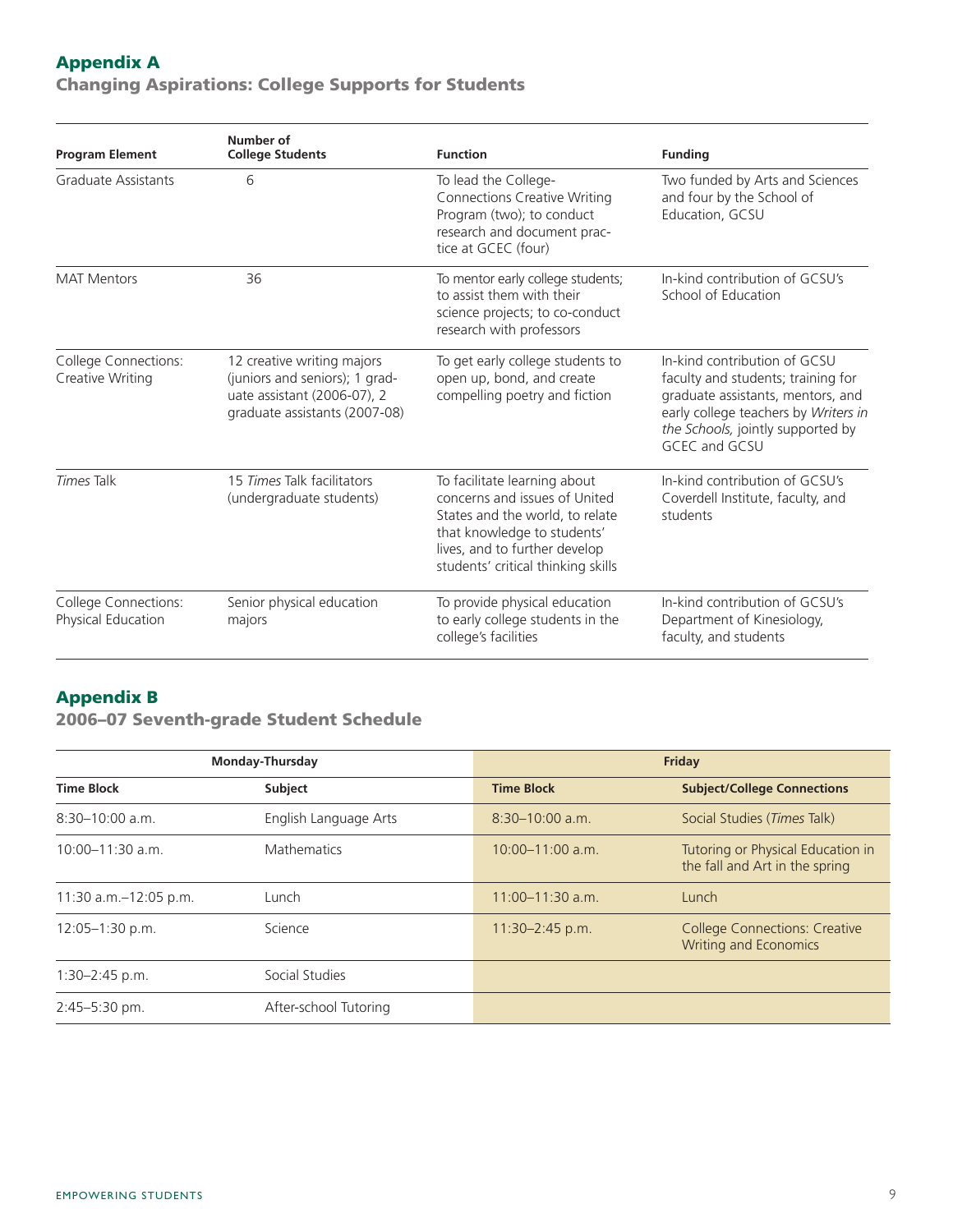# **Appendix C**

### **College Connections: Scaffolding for the Future**

| <b>Experience</b>                                                 | Goal(s)                                                                                                                                                                                                                                                                                                                                                     | <b>Description</b>                                                                                                                                                                                                                                                                                                      |
|-------------------------------------------------------------------|-------------------------------------------------------------------------------------------------------------------------------------------------------------------------------------------------------------------------------------------------------------------------------------------------------------------------------------------------------------|-------------------------------------------------------------------------------------------------------------------------------------------------------------------------------------------------------------------------------------------------------------------------------------------------------------------------|
| Summer Academy                                                    | To acclimate students to early college; to intro-<br>duce them to the college; to assess their skills; to<br>work on creative writing, reading, and math; and<br>to bond with their classmates                                                                                                                                                              | One-week academic and social introduction to<br>early college (will be three weeks in 2008)                                                                                                                                                                                                                             |
| First-Year Convocation                                            | To welcome early college students to the college<br>campus; and to begin instilling in them the vision<br>of attending and graduating from college                                                                                                                                                                                                          | GCSU's First-Year Convocation is held at the<br>college, and early college students and their fami-<br>lies participate. With candles lit, college faculty<br>share their wishes and dreams for college<br>freshmen and the early college students.                                                                     |
| <b>College Connections: Creative</b><br>Writing                   | To engage students in real, creative, intellectual<br>work; to encourage early college students to<br>think independently, to make connections<br>between the disciplines; to accept responsibility<br>for their own lives; and to integrate the college's<br>creative writing students with early college<br>students, facilitating learning on both sides | Once a week for 90 minutes, undergraduate<br>majors (juniors and seniors) from the MFA<br>Creative Writing Program work with small groups<br>of seventh graders to practice writing poetry and<br>fiction. A book of fiction, poetry, and black-and-<br>white photographs by students resulted from the<br>year's work. |
| College Connections: Art,<br>Economics, and Physical<br>Education | To engage students in content guided by college<br>students and professors; to increase early college<br>students' comfort in working with college<br>students and professors; to provide a block of<br>common planning time for GCEC's principal and<br>teachers                                                                                           | Sixty-minute blocks of time on Fridays are<br>devoted to art, economics, and physical educa-<br>tion. Undergraduate students and professors plan<br>and conduct these courses.                                                                                                                                          |

# **Appendix D**

**Contacts**

Dawn Cooper Director, Early College Board of Regents of the University System of Georgia dawn.cooper@usg.edu

Camille Daniel-Tyson Principal, GCEC camille.daniel-tyson@gcsu.edu

Linda Irwin-DeVitis Dean School of Education, GCSU linda.irwin-devitis@gcsu.edu

Gene Trammell Superintendent, Baldwin County Public Schools cetrammell@baldwin.k12.ga.us

Dr. Jim Willis Superintendent, Putnam County Schools jim\_willis@putnam.k12.ga.us

Michael Walker Director, Oconee Regional Educational Service Agency mwalker@doe.k12.ga.us